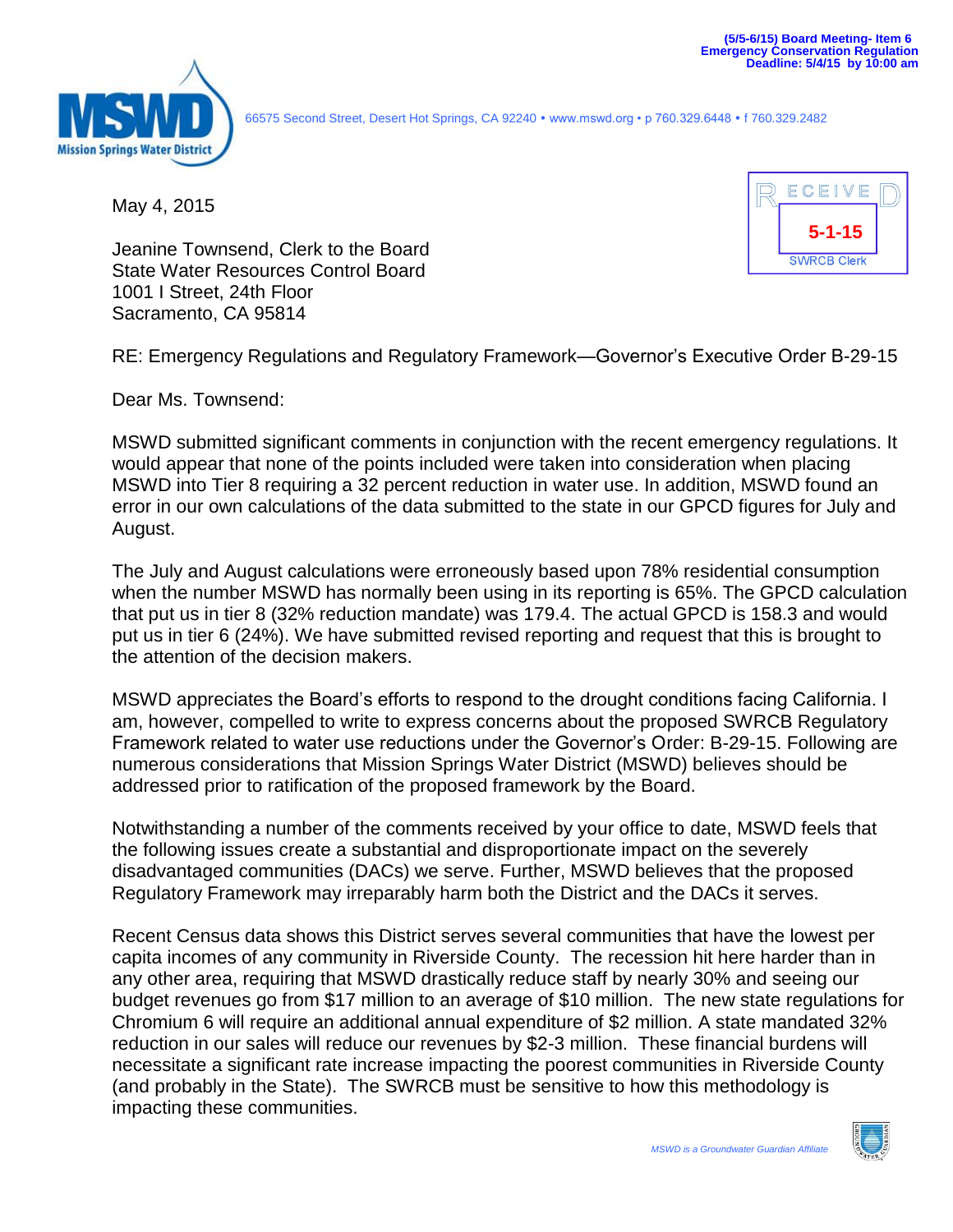I hereby request that the following be included in the record of the proceedings when the final draft of the Regulatory Framework is considered.

# **Summary**:

The Governor's order, B-29-15, requires that the State Water Resources Control Board impose restrictions to achieve 25% state-wide reduction in potable urban water usage through February 28, 2016. Mission Springs Water District is somewhat troubled by the method of determining which agencies will reduce per-capita usage (GPCD) by the amounts stipulated in the DRAFT amendments to Article 22.5—*Drought Emergency Water Conservation* and proposed Regulatory Framework.

### **Proposed Regulatory Framework Disregards Previous Gains and Rewards Historic Water Wasters:**

MSWD contends that the state did not consider gains made by "early conservation adopters" since establishing their baseline GPCD as outlined in their respective 2010 Urban Water Management Plans (UWMP). Further, MSWD asserts that agencies that were not proactive in GPCD reduction, or which did not experience economic impact that drove down water use, are being rewarded under the proposed framework while proactive agencies and disadvantaged communities (DAC) are being penalized.

In 2008, the state implemented the 20x2020 goal for reducing urban water demand in the face of drought conditions. The means by which suppliers proposed to meet this mark were spelled out in the respective agency's Urban Water Management Plans for 2010. The state provided various approved "methods" that each supplier had the choice to employ. MSWD chose Method 4: the "BMP" (best management Practices) option.

Throughout the past 10 years, MSWD has increased awareness of the need to use water wisely—a message at the center of MSWD's public outreach programs since the early 1990's. In 2005, MSWD, in partnership with the City of Desert Hot Springs, adopted a landscape ordinance for **all** new construction that required desert landscaping. Water use in the district went from a GPCD baseline annual average of 317.9 to the 2014 average of 135.5—a nearly 58% reduction. Few agencies can demonstrate this level of impact.

When the Governor decided to use the baseline year of 2013 for further conservation measurement, the **significant** progress made under the 2010 UWMP was apparently not considered. Conversely, agencies which had been less proactive have been given a buffer from which to implement conservation measures. This "buffer" not only safeguards their customer base from significant impact on actual water use reductions, but also on the fiscal constraints caused by reductions in commodity revenue.

MSWD believes that the State Board should modify its **Proposed Regulatory Framework** to consider the state's long-term conservation strategy as defined through the Urban Water Management Planning structure. The State Board should review GPCD gains from the 2010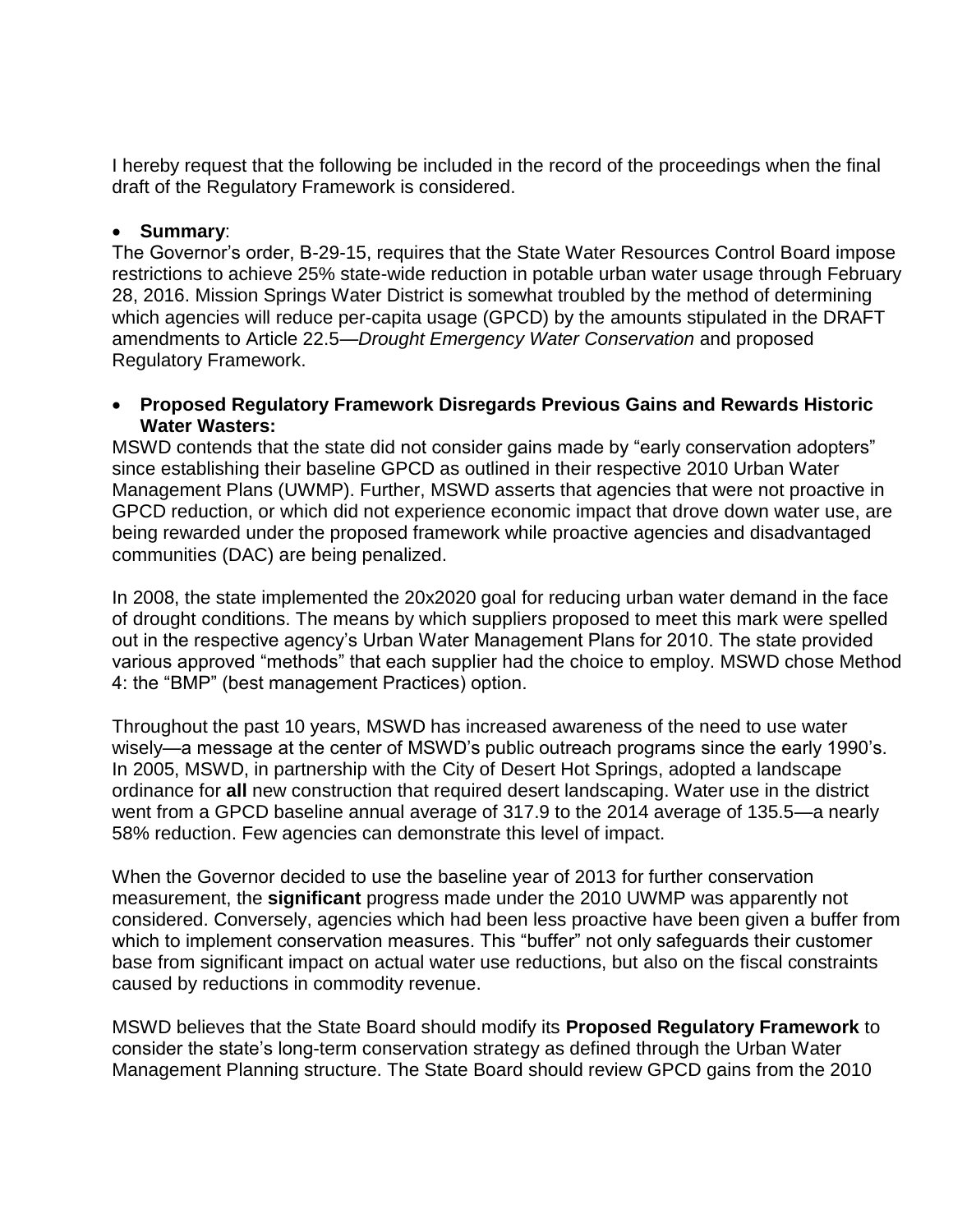baseline to measure cumulative GPCD reduction based upon the 20x2020 requirement and the recent additional 20% and 25% reduction targets.

MSWD customers have reduced GPCD usage by about 58% from the UWMP baseline and are now required to come down an additional 32%. If MSWD were to achieve the proposed 32% reduction, the net decrease in GPCD from our UWMP baseline, **along with** consumption revenue, would be nearly 68%! No agency can reduce revenue by this amount and reasonably expect to recover that loss through rate actions, particularly those which serve DACs. This is not only unreasonable, but also unachievable even on a temporary scale. If MSWD had been slower in reducing its GPCD from the 2010 UWMP baseline, like many were, even a 36% reduction today would be more manageable than the 32% being recommended. 36% off of fat is a far more achievable goal than 32% off of lean.

# **The proposed framework creates a negative Environmental Justice Condition on Disadvantaged Communities (DACs):**

MSWD believes that the impact of the proposed framework disproportionately impacts the DAC communities it serves. This impact negatively affects the community from both a financial perspective as well as with proportional and equitable access to water. MSWD believes that the proposed Framework will translate into DACs being priced out of the basic necessity of a reasonable domestic water budget. Many MSWD customers live on the usage set out in the District's lowest tier. Pricing must increase if an additional 32% is enforced which will disproportionately impact those who live at or below the poverty level.

As stated in the previous argument, the GPCD reductions in MSWD's service area over the past ten years have been significant and the accompanying reduction in consumption sales revenue has reflected this trend. MSWD, in accordance with Water Code Section 31007, has been forced to increase rates to cover the commodity sales reduction due to conservation and economic conditions.

Some customers have been able to reduce consumption as a response to increases in pricing. This response negates, to a great extent, the purpose of the rate increase forcing the District to again consider additional increases. Many residents in this DAC have reduced use to a minimum based upon household needs and severe climate conditions that require increased water use in the summer months when temperatures can run in the 110 range for weeks on end. An additional sustained reduction, as is being proposed in the Regulatory Framework, would create additional revenue losses for an undetermined period, thereby jeopardizing the fiscal stability of both the District as well as the DAC it serves. Simply stated, the additional reductions recommended in the Regulatory Framework will disproportionately impact DAC customers and limit access to water. **This unintended consequence is the essence of an Environmental Justice violation.** 

Though the Governor and State Board have made the statement that agencies should simply raise rates to cover revenue losses and to implement conservation programs, the reality of the impact of this policy suggestion on this severely disadvantaged community renders such statements as callous and out of touch with the constraints of DACs in desert regions.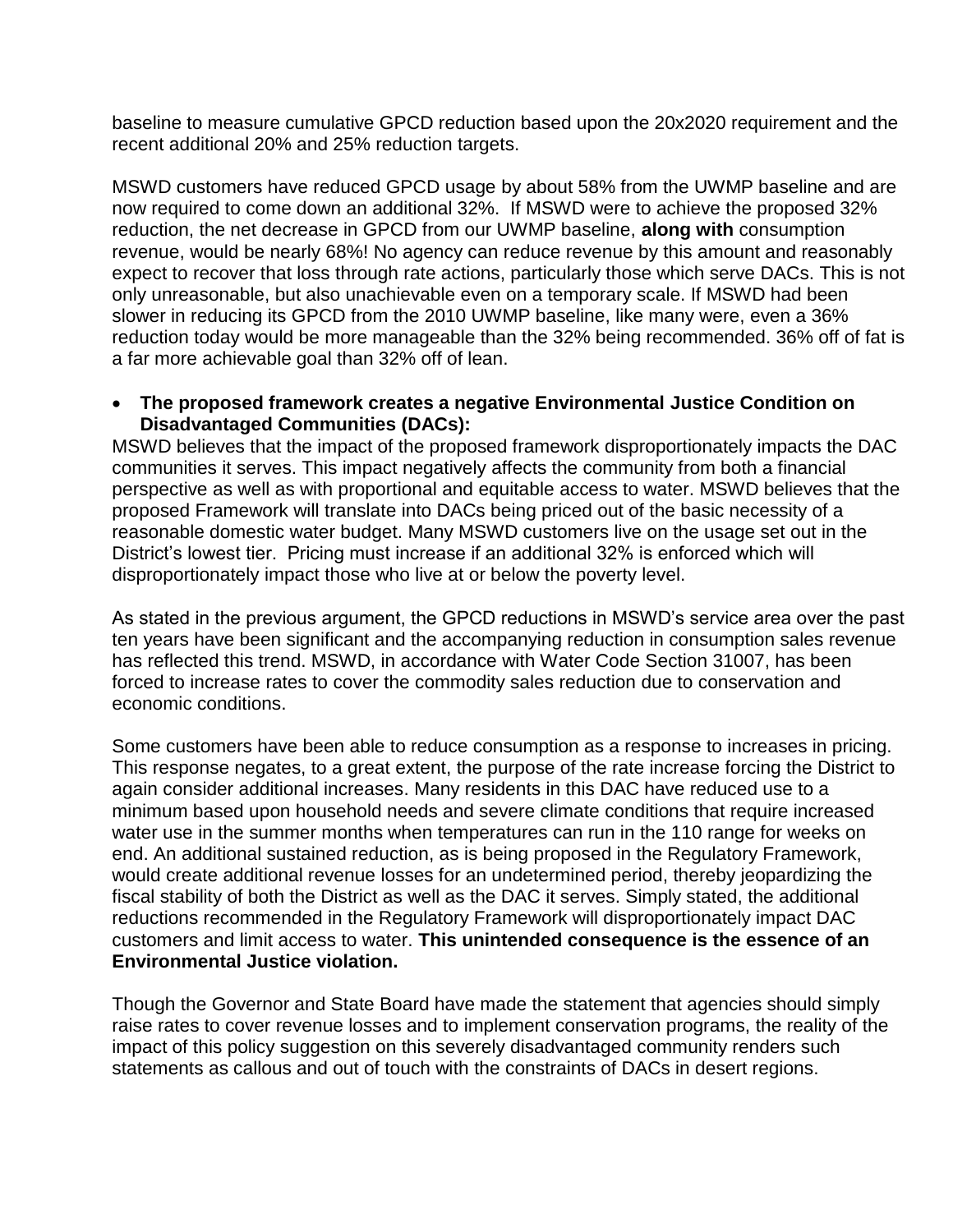### **Geographic Inconsistency (Coastal -vs- desert land use and climate models, seasonal population)**:

MSWD believes that the proposed Regulatory Framework disproportionately impacts desert regions where climate extremes, historic land use patterns and seasonal population increases are not being considered.

The simple reality is that the inland desert communities are unlike any regions in the state in land use patterns, climate and economy. The proposed Regulatory Framework appears to have been developed in a one-size-fits-all manner by applying a formula based upon total production divided by population to arrive at a GPCD figure. This broad-brush approach does not consider the following variables and creates a disproportionate and unfair mandate on inland desert communities and exacerbates impact on DACs.

#### **Variable 1)** Inland desert communities climate variable.

Temperatures in inland desert communities, as previously stated, can exceed 110 degrees for weeks at a time, with average temperatures exceeding 100 degrees for four to five months during the year. The water demand in inland desert communities is, by necessity, higher than coastal and non-desert communities. Though high water demand landscaping in MSWD's service area has been significantly diminished in the past decade, summer GPCD water demand is still comparatively higher than in areas of the state with more moderate climate. Evaporation and transpiration rates—both from plants as well as mammals—are significantly higher than non-desert communities. The proposed Regulatory Framework disproportionately penalizes inland desert communities for climate conditions that cannot be controlled.

# **Variable 2)** Land Use Patterns.

Most inland desert communities are suburban areas of burgeoning coastal communities, such as Los Angeles. As development moved inland over the past century, the vast amounts and lower costs of land permitted land use planning that accommodated larger lots and more open space. This is in direct contrast to coastal communities where scarcity of land and high costs drove land use toward small lots and less open space. MSWD believes that the proposed Regulatory Framework does not consider land use patterns and disproportionately impacts inland desert communities that have been developed in a manner that cannot be changed under the Governor's order. Comparing the desert communities' water usage to the usage of other areas of the state is simply not representative of the demands driven by, among other factors, land use patterns.

# **Variable 3)** Part-time resident and tourism economy.

MSWD's service area, as is common among many inland desert communities, experiences season population bubbles that increase water use in the cooler months. Since the GPCD calculation is based upon total pumping divided by full time population (census data), the GPCD number is artificially high. MSWD believes that the proposed Regulatory Framework does not consider the impact of tourism and "snow birds" in calculating GPCD, thereby disproportionately penalizing communities—and to a greater extent, DACs—which depend on seasonal populations for economic stability.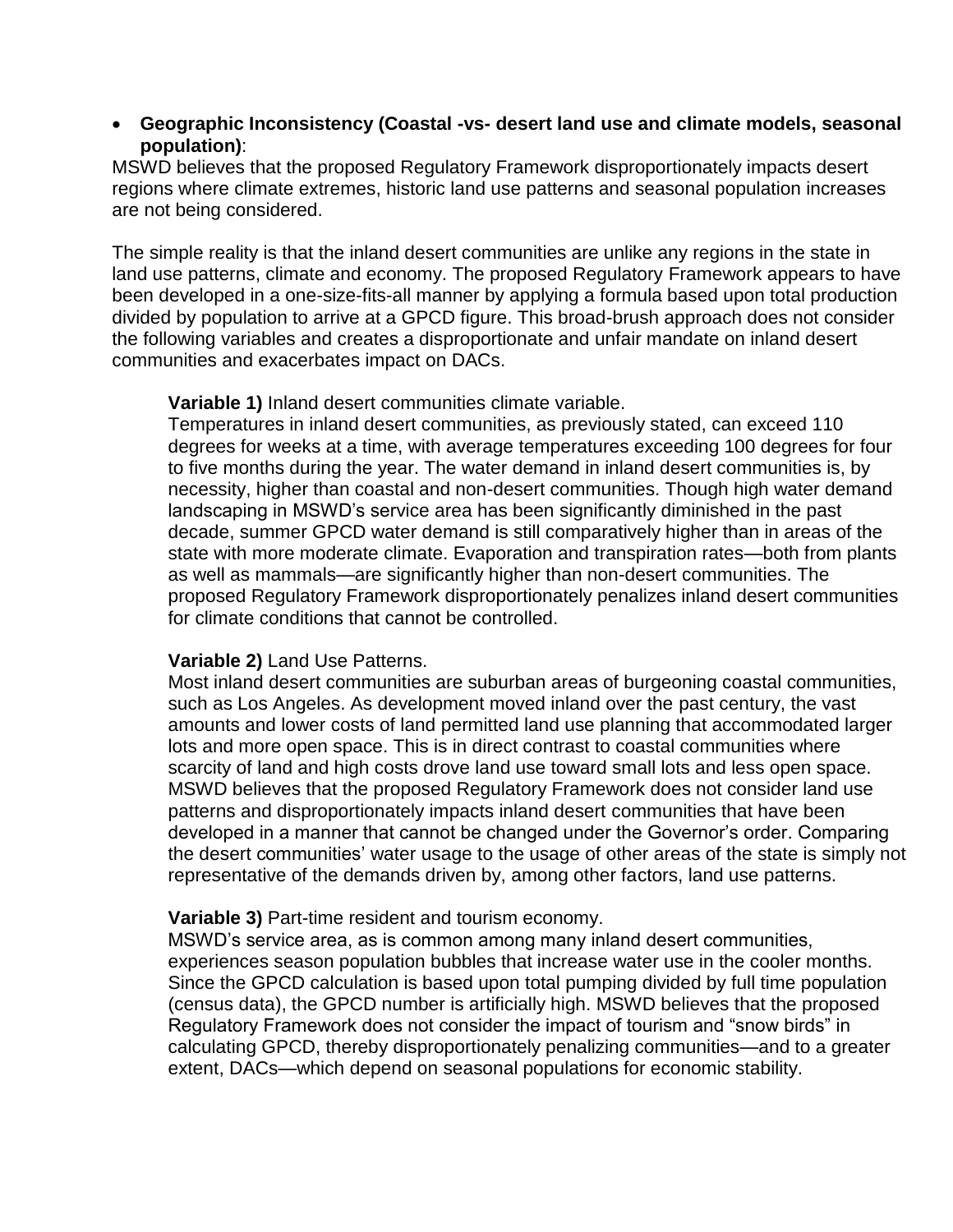Additionally, some communities have decreased their population since the 2010 census while others have increased. This should be factored into the Framework as well. Those communities that have experienced a decreased in population will be at an advantage when compared to those which have not.

# **No accounting for water loss:**

MSWD believes that the state must exclude water loss factors from total pumping.

Water loss is part of the normal operation of a water district. Water loss is required to ensure the health of the water system. Flushing, fire demand and other public health and maintenance activities are required to operate the water system and ensure public safety. These losses will fluctuate in each community. Water losses to these and other demands are not necessarily under the control of the water purveyor. Since these factors are calculated as part of total pumping, the GPCD is skewed by water loss that may vary greatly from community to community. MSWD closely tracks water loss in its service area. MSWD believes that water losses should be excluded from the GPCD formula for those agencies that can demonstrate reasonable tracking of that loss.

### **Proposition 218 Hurdles:**

MSWD believes that hurdles created by Proposition 218 make certain communities (particularly DACs) vulnerable to fiscal instability due to revenue decreases through disproportionate water reduction requirements.

The SWRCB regulations place water purveying agencies between the proverbial rock and hard place. The proposed regulations require that water purveying agencies significantly reduce their total water use for the purposes of promoting conservation. These mandatory conservation measures will result in reduced agency revenues, as previously discussed, yet the costs of operations will not decrease correspondingly.

Consequently, agencies will be forced to raise rates to bridge the gap between declining revenues and fixed operating costs. Proposition 218 restricts the ability of agencies to offset declining revenues as those receiving Proposition 218 notices have the ability, by majority protest, to prevent the rate increases necessary due to conservation driven revenue reductions. The end result some agencies may experience would be an inability to bridge the gap between declining revenues and fixed costs. Ultimately, this would force agencies to provide essential services at rates that are below the cost of service. Where this occurs, agencies will be forced onto an unsustainable financial path that will threaten their ongoing ability to provide essential services to their customers.

#### **Conclusion:**

The Governor has initiated a plan in mid-stream of a larger strategy, i.e. the Urban Water Management Planning Framework. The recession of the past decade has disproportionally impacted DAC communities and forced water agencies to delay rate increases even in the face of significantly declining revenue due to increasing costs, and water use reductions for economic reasons. This has left DAC-serving agencies fiscally vulnerable, has led to depleted